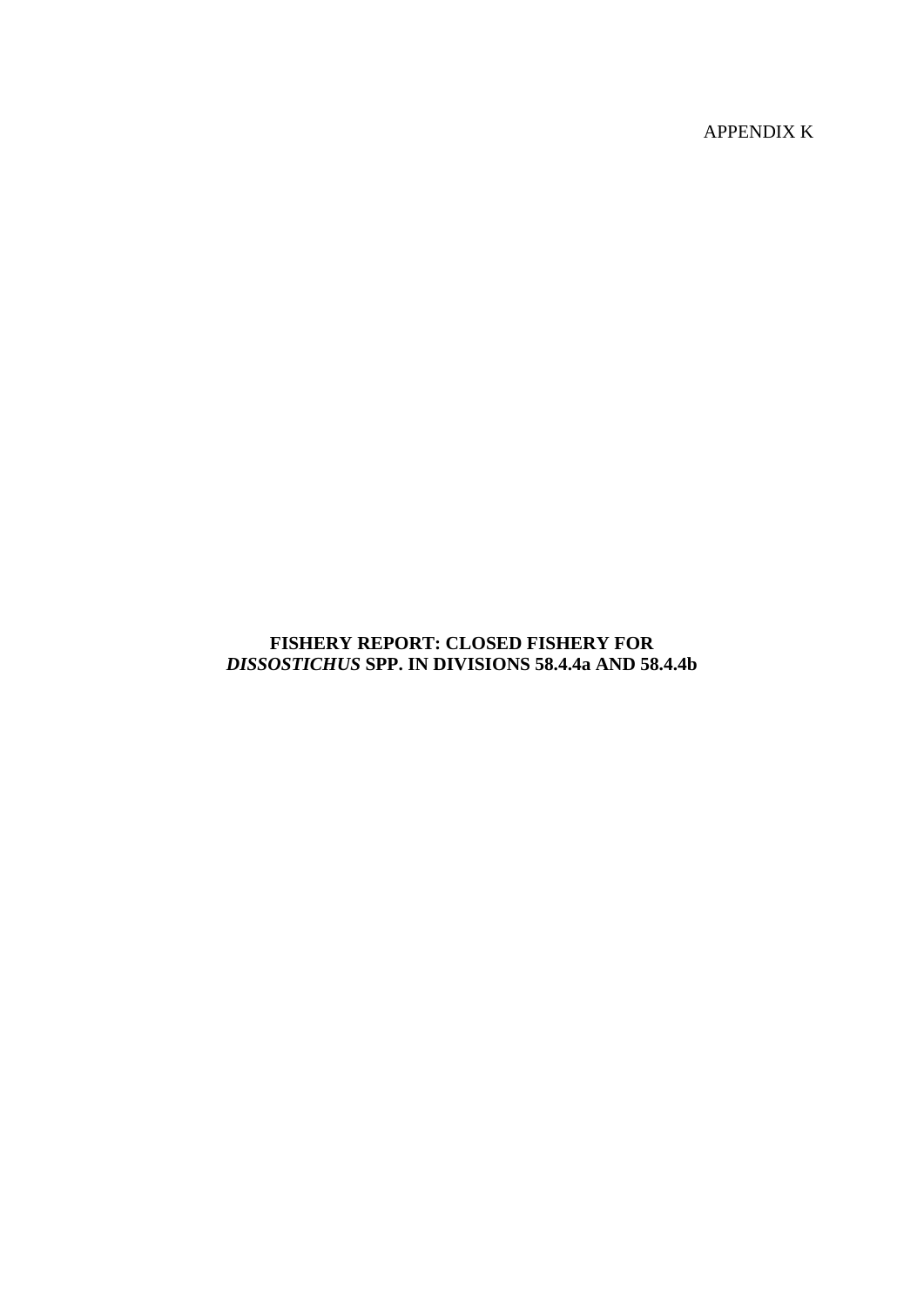# **CONTENTS**

| I |
|---|
|---|

|                                                   | $\mathbf{1}$<br>$\overline{2}$ |
|---------------------------------------------------|--------------------------------|
|                                                   | 3                              |
|                                                   | 3                              |
|                                                   |                                |
|                                                   | $\overline{4}$                 |
|                                                   | $\overline{4}$                 |
|                                                   | $\overline{4}$                 |
|                                                   |                                |
|                                                   | $\overline{4}$                 |
|                                                   | $\overline{4}$                 |
|                                                   | $\overline{4}$                 |
|                                                   | $\overline{4}$                 |
| 5.2 Assessment of impacts on affected populations | 5                              |
|                                                   |                                |
|                                                   | 5                              |
|                                                   | 5                              |
|                                                   | 5                              |
|                                                   | 5                              |
|                                                   |                                |
|                                                   | 6                              |
|                                                   | 6                              |
|                                                   |                                |
|                                                   | 6                              |
|                                                   | 6                              |
|                                                   | 6                              |
|                                                   |                                |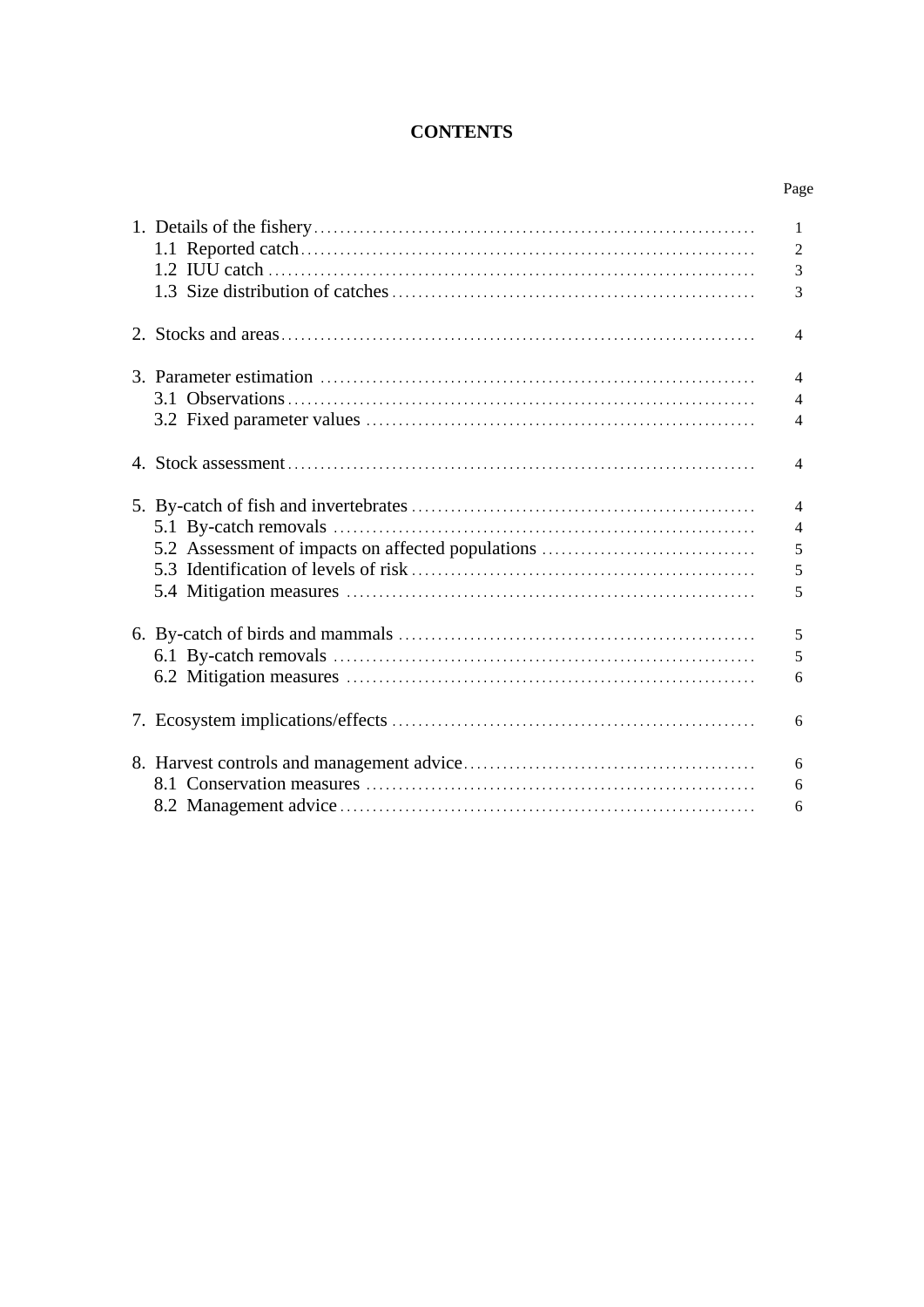#### **FISHERY REPORT: CLOSED FISHERY FOR**  *DISSOSTICHUS* **SPP. IN DIVISIONS 58.4.4a AND 58.4.4b**

#### <span id="page-2-0"></span>**1. Details of the fishery**

1

The longline fishery for *Dissostichus* spp. in Divisions 58.4.4a and 58.4.4b<sup>[1](#page-2-1)</sup> began as a new fishery in 1997/98 (Conservation Measure 138/XVI). These divisions were managed as a single area and a catch limit for *Dissostichus* spp. applied to fishing north of 60°S, and in waters outside areas of national jurisdiction<sup>[2](#page-2-2)</sup>. Following the Commission's recognition that high levels of IUU fishing for *Dissostichus* spp. in the Convention Area had rendered it unrealistic to consider this fishery as 'new' (CCAMLR-XVIII, paragraph 10.14), the fishery was reclassified as exploratory in 1999. In 1999, the divisions were subdivided into SSRUs A, B, C and D.

2. In 2002, the Commission expressed concern regarding the low levels of stocks of *Dissostichus* spp. in Divisions 58.4.4a and 58.4.4b and the high levels of IUU fishing in that region (CCAMLR-XXI, paragraph 11.36). Consequently, the Commission prohibited directed fishing for *Dissostichus* spp. in these divisions and the fishery for *Dissostichus* spp. was closed (Conservation Measure 32-10). The Commission agreed that such prohibition shall apply at least until further scientific information is gathered and reviewed by the Scientific Committee and WG-FSA.



Figure 1: General map of Divisions 58.4.4a and 58.4.4b and location of SSRUs A, B, C and D.

<span id="page-2-1"></span><sup>1</sup> In 1995, Division 58.4.4 was subdivided into Division 58.4.4a (Ob Bank) and Division 58.4.4b (Lena Bank) (SC-CAMLR-XIV, Annex 5, paragraph 5.175). 2

<span id="page-2-2"></span>The South African EEZ at Prince Edward and Marion Islands extends into the northern part of Division 58.4.4a.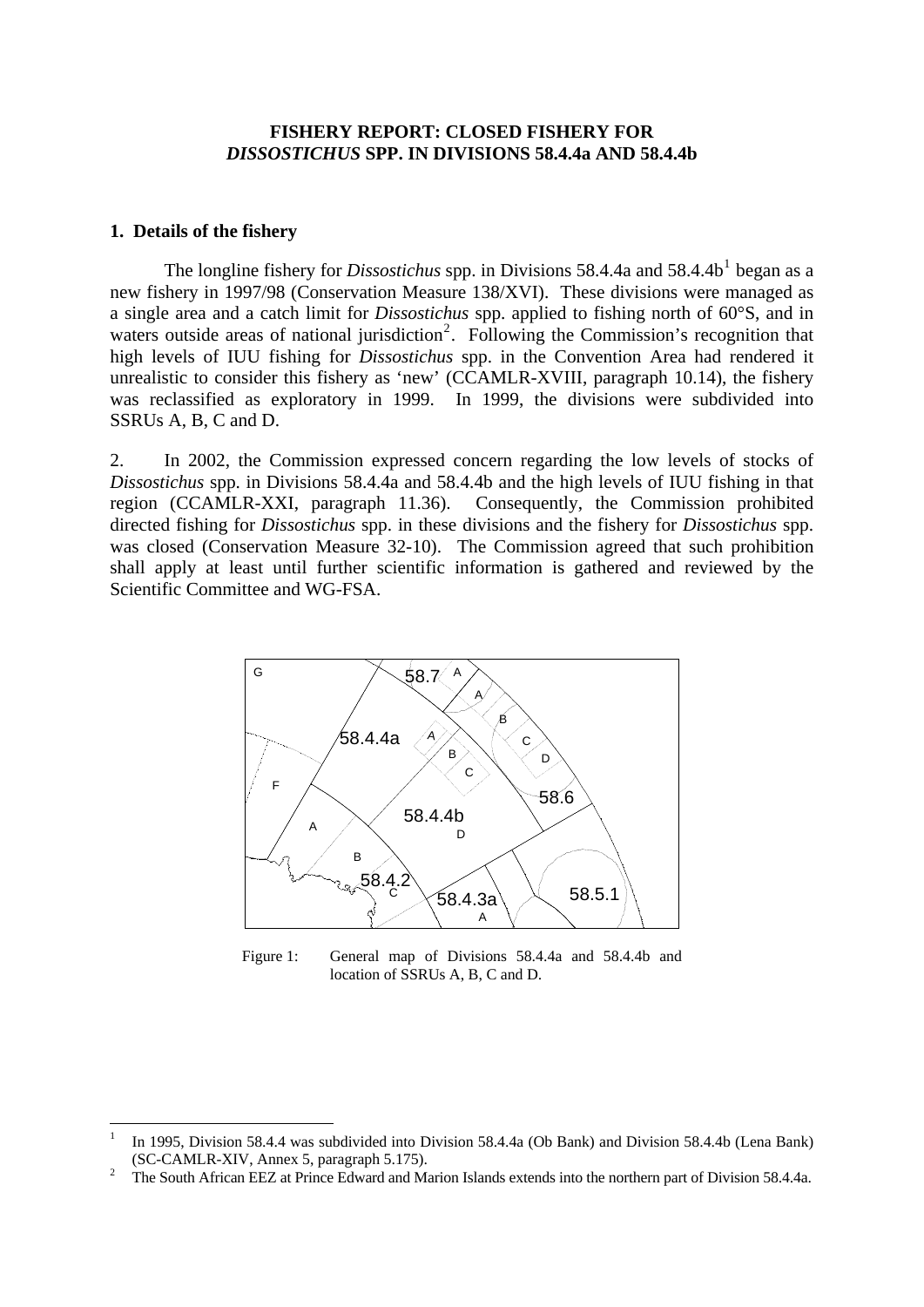### **1.1 Reported catch**

<span id="page-3-0"></span>3. Two licensed longline vessels operated in the exploratory fishery for *Dissostichus* spp. in Divisions 58.4.4a and 58.4.4b in 1999/2000 and reported a total catch of 156 tonnes of *D. eleginoides* (Table 1(a)). In the following season, a single vessel fished briefly, reporting a total catch of 8 tonnes of *D. eleginoides*. The fishery was closed in December 2002 (Conservation Measure 32-10). Most of the reported catch of *D. eleginoides* was taken in SSRUs A and D (Table 1(b)).

4. In 2007/08, one Japanese-flagged longliner conducted research fishing in accordance with a research plan submitted under Conservation Measure 24-01. The vessel caught 77 tonnes of *D. eleginoides* and <1 tonne of *D. mawsoni* (Tables 1(a) and 1(b)).

Table 1(a): Catch history for *Dissostichus* spp. in Divisions 58.4.4a and 58.4.4b. Catch limits are for both divisions combined, and apply to the north of 60°S. (Source: STATLANT data for past seasons, and catch and effort reports for current season, WG-FSA-09/5 Rev. 1 and past reports for IUU catch)

| Season  | Regulated fishery    |                   |                         |   |                                                     |       |                  | Estimated<br><b>IUU</b> catch | Total    |
|---------|----------------------|-------------------|-------------------------|---|-----------------------------------------------------|-------|------------------|-------------------------------|----------|
|         | Effort               |                   | Dissostichus spp.       |   |                                                     |       |                  |                               | removal  |
|         | (number)<br>vessels) | Catch             | Reported catch (tonnes) |   |                                                     |       |                  | (tonnes)                      | (tonnes) |
|         |                      | limit<br>(tonnes) | Division 58.4.4a        |   | Division 58.4.4b                                    |       | Total            |                               |          |
|         |                      |                   |                         |   | D. eleginoides D. mawsoni D. eleginoides D. mawsoni |       |                  |                               |          |
| 1996/97 | $\Omega$             |                   | 0                       | 0 |                                                     | 0     | $\Omega$         | 375                           | 375      |
| 1997/98 | $\Omega$             | 580               |                         |   |                                                     |       | $\left( \right)$ | 1298                          | 1298     |
| 1998/99 | $\Omega$             | 572               |                         |   |                                                     |       | 0                | 1519                          | 1519     |
| 1999/00 | 2                    | 370               | 84                      |   | 72                                                  |       | 156              | 1254                          | 1410     |
| 2000/01 |                      | 370               |                         |   |                                                     |       | 8                | 1247                          | 1255     |
| 2001/02 | $\Omega$             | 103               |                         |   |                                                     |       |                  | 880                           | 880      |
| 2002/03 | $\Omega$             | closed            |                         |   |                                                     |       |                  | 110                           | 110      |
| 2003/04 | $\Omega$             | closed            |                         |   |                                                     |       |                  | $\Omega$                      | 0        |
| 2004/05 | $\Omega$             | closed            |                         |   |                                                     |       |                  | 220                           | 220      |
| 2005/06 | $\Omega$             | closed            |                         |   |                                                     |       |                  | 104                           | 104      |
| 2006/07 | $\Omega$             | closed            |                         |   |                                                     |       |                  | 109                           | 109      |
| 2007/08 |                      | $closed*$         | 18                      |   | 58                                                  | $<$ 1 | 77               | 0                             | 77       |
| 2008/09 | $\Omega$             | closed            | 0                       |   | 0                                                   | 0     | 0                | $\theta$                      | $\Omega$ |

Research fishing permitted in accordance with Conservation Measure 24-01.

Table 1(b): Catch of *Dissostichus* spp. in Divisions 58.4.4a and 58.4.4b reported by SSRU (source: fine-scale data pro-rated by total reported catch in Table 1(a)).

| Season              | D. eleginoides |    |                             |    | D. mawsoni |   |  |  |  |
|---------------------|----------------|----|-----------------------------|----|------------|---|--|--|--|
|                     | A              | B. | $\mathcal{C}_{\mathcal{C}}$ | D  | А          | B |  |  |  |
| 1999/00             | 84             | 5  | 14                          | 53 |            |   |  |  |  |
| 2000/01             |                |    |                             |    |            |   |  |  |  |
| $\cdots$<br>2007/08 | 19             | 11 | 21                          | 26 |            |   |  |  |  |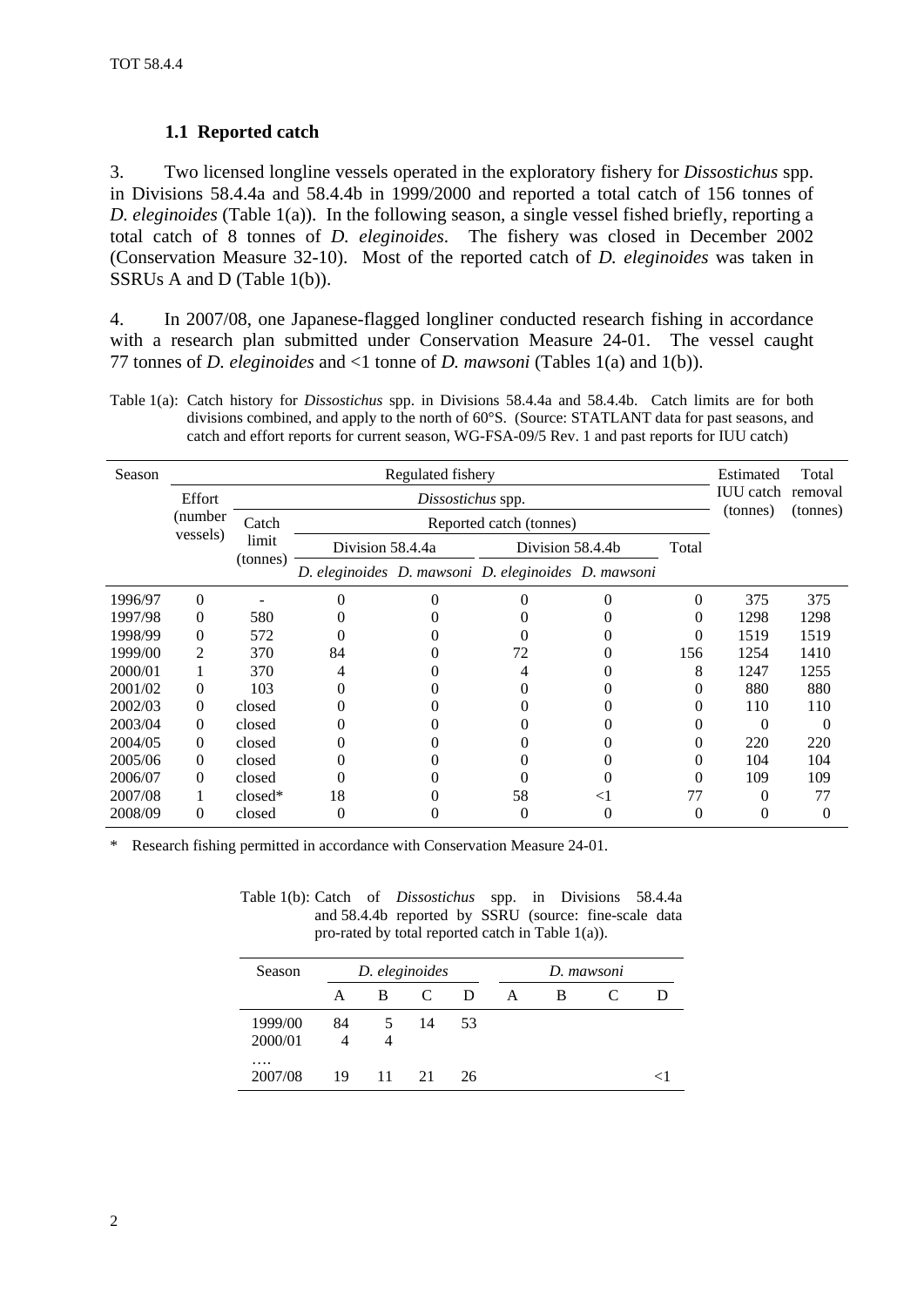#### **1.2 IUU catch**

<span id="page-4-0"></span>5. Information on IUU activities indicated high levels of IUU fishing, and the estimated annual catch of *Dissostichus* spp. exceeded 1 000 tonnes in each season between 1997/98 and 2000/01 (Table 1(a)). An estimated total of 7 116 tonnes of *Dissostichus* spp. has been removed by IUU fishing. There was no evidence of IUU fishing in 2003/04, 2007/08 and 2008/09.

#### **1.3 Size distribution of catches**

6. Most *D. eleginoides* caught in the fishery and during research fishing ranged from 50 to 100 cm in length in Division 58.4.4a and from 70 to 120 cm in Division 58.4.4b (Figure 2).





#### Weighted Frequency (proportion of the catch)

Figure 2: Catch-weighted length frequencies for *Dissostichus eleginoides* in Divisions 58.4.4a (top panel) and 58.4.4b (bottom panel) (source: observer, fine-scale and STATLANT data, and the length–weight relationships were taken from observations on *D. eleginoides* in Division 58.5.2).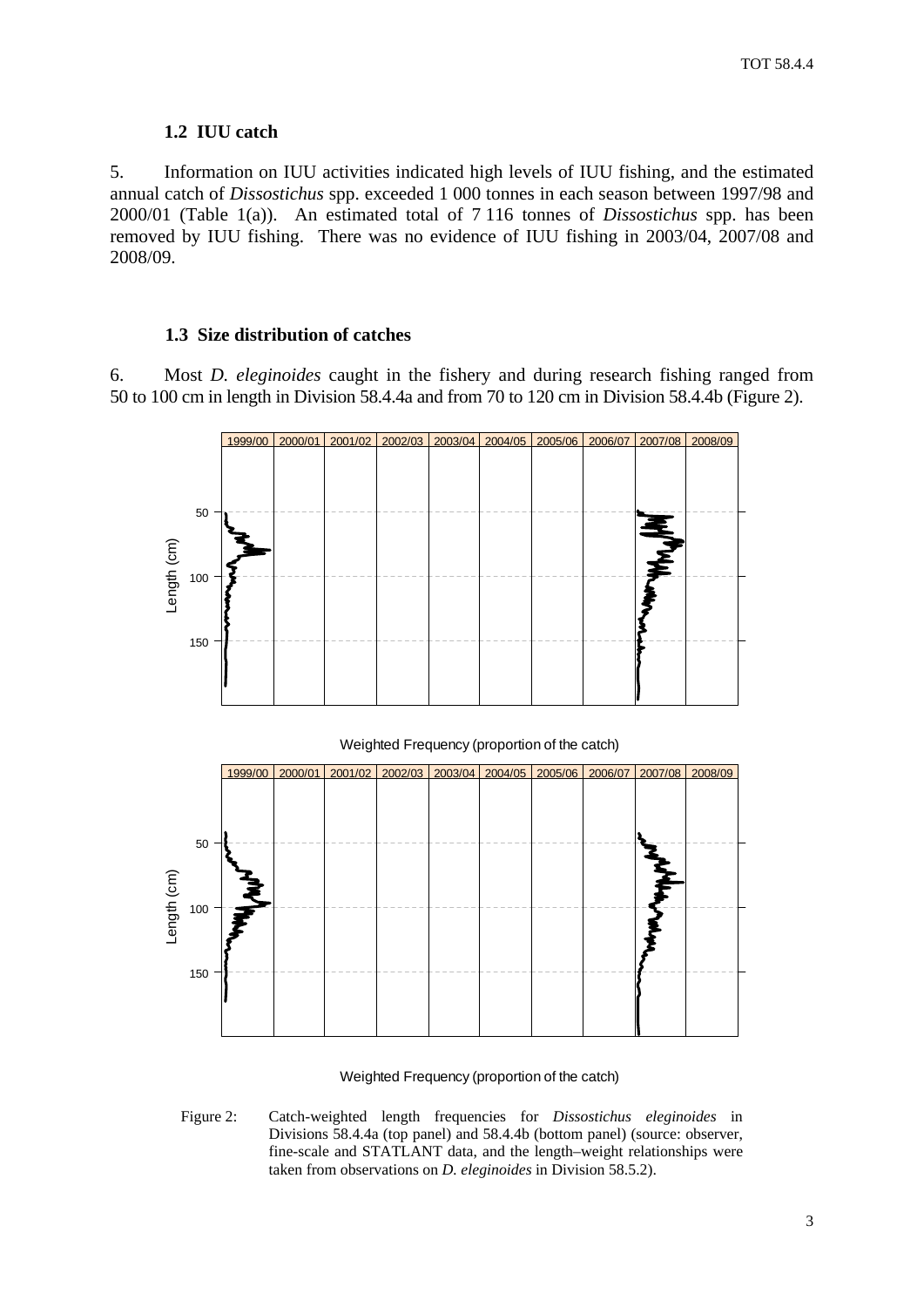### <span id="page-5-0"></span>**2. Stocks and areas**

7. No data are available on the stock structure of fish in this fishery.

### **3. Parameter estimation**

#### **3.1 Observations**

8. Individual *D. eleginoides* were tagged and released by the Japanese-flagged vessel conducting research fishing in Divisions 58.4.4a and 58.4.4b in 2007/08. A total of 280 *D. eleginoides* were tagged and released (64 fish in Division 58.4.4a and 216 fish in Division 58.4.4b). Fish were tagged at a rate of 3.6 fish per tonne of green weight caught. No *D. mawsoni* were tagged and there has been no tag recapture reported.

### **3.2 Fixed parameter values**

9. None available for this fishery.

### **4. Stock assessment**

10. None available for this fishery.

### **5. By-catch of fish and invertebrates**

#### **5.1 By-catch removals**

11. Catches of by-catch species groups (macrourids, rajids and other species) reported in fine-scale data, their respective catch limits, and number of rajids cut from lines and released alive are summarised in Table 2. The by-catch in this fishery consists predominantly of macrourids (up to 14 tonnes per season).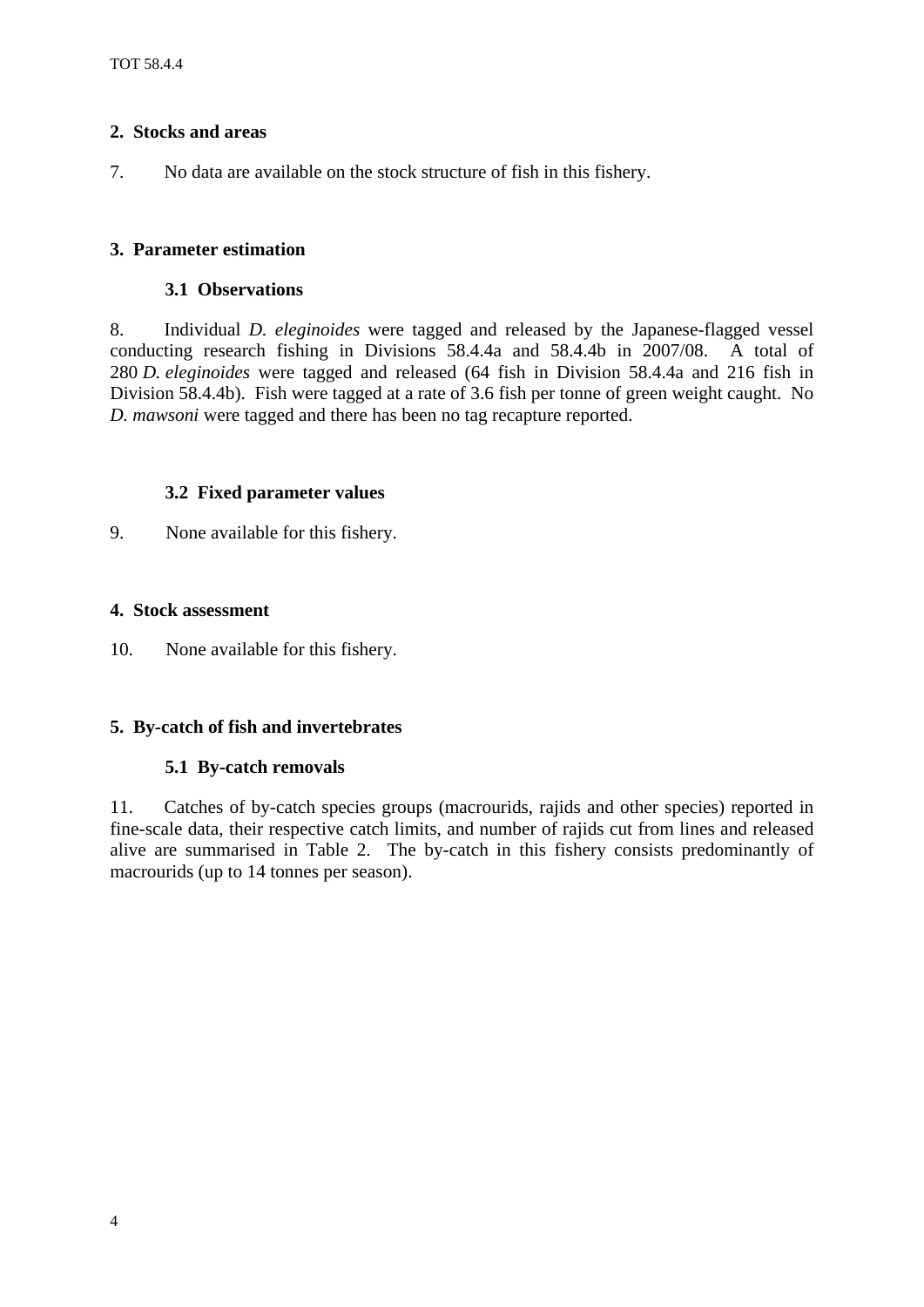<span id="page-6-0"></span>Table 2: Catch history for by-catch species (macrourids, rajids and other species), catch limits and number of rajids released alive in Divisions 58.4.4a and 58.4.4b combined. Catch limits are for both divisions combined (see Conservation Measure 33-03 for details). The fishery for *Dissostichus* spp. in these divisions was closed in 2002. MoR: Move-on rule only applied. (Source: fine-scale data.)

| Season  | <b>Macrourids</b>          |                               |                            | Rajids                        | Other species      |                            |                               |  |  |
|---------|----------------------------|-------------------------------|----------------------------|-------------------------------|--------------------|----------------------------|-------------------------------|--|--|
|         | Catch<br>limit<br>(tonnes) | Reported<br>catch<br>(tonnes) | Catch<br>limit<br>(tonnes) | Reported<br>catch<br>(tonnes) | Number<br>released | Catch<br>limit<br>(tonnes) | Reported<br>catch<br>(tonnes) |  |  |
| 1996/97 | 50                         |                               | 50                         |                               |                    | 50                         |                               |  |  |
| 1997/98 | 50                         |                               | 50                         |                               |                    | 50                         |                               |  |  |
| 1998/99 | 50                         |                               | 50                         |                               |                    | 50                         |                               |  |  |
| 1999/00 | MoR                        | 14                            | 50                         | $\leq$ 1                      | $\Omega$           | 50                         | $<$ 1                         |  |  |
| 2000/01 | MoR                        | $\leq$ 1                      | 80                         | $<$ 1                         | $\Omega$           | 80                         | $<$ 1                         |  |  |
| 2001/02 | 160                        |                               | 80                         |                               |                    | 80                         |                               |  |  |
| 2002/03 | closed                     |                               | closed                     |                               |                    | closed                     |                               |  |  |
| 2003/04 | closed                     |                               | closed                     |                               |                    | closed                     |                               |  |  |
| 2004/05 | closed                     |                               | closed                     |                               |                    | closed                     |                               |  |  |
| 2005/06 | closed                     |                               | closed                     |                               |                    | closed                     |                               |  |  |
| 2006/07 | closed                     |                               | closed                     |                               |                    | closed                     |                               |  |  |
| 2007/08 | $closed*$                  | 3                             | $closed*$                  | $\leq$ 1                      | $\theta$           | $closed*$                  | 1                             |  |  |
| 2008/09 | closed                     |                               | closed                     |                               |                    | closed                     |                               |  |  |

\* Research fishing permitted in accordance with Conservation Measure 24-01.

#### **5.2 Assessment of impacts on affected populations**

12. None available for this fishery.

#### **5.3 Identification of levels of risk**

13. None available for this fishery.

#### **5.4 Mitigation measures**

14. None applied as this fishery is currently closed.

#### **6. By-catch of birds and mammals**

#### **6.1 By-catch removals**

15. There have been no observed seabird or marine mammal mortalities reported from Divisions 58.4.4a and 58.4.4b.

16. WG-IMAF assessed the risk level of seabirds in this fishery in Divisions 58.4.4a and 58.4.4b as category 3 (average) (SC-CAMLR-XXVIII, Annex 7, Table 14 and Figure 2).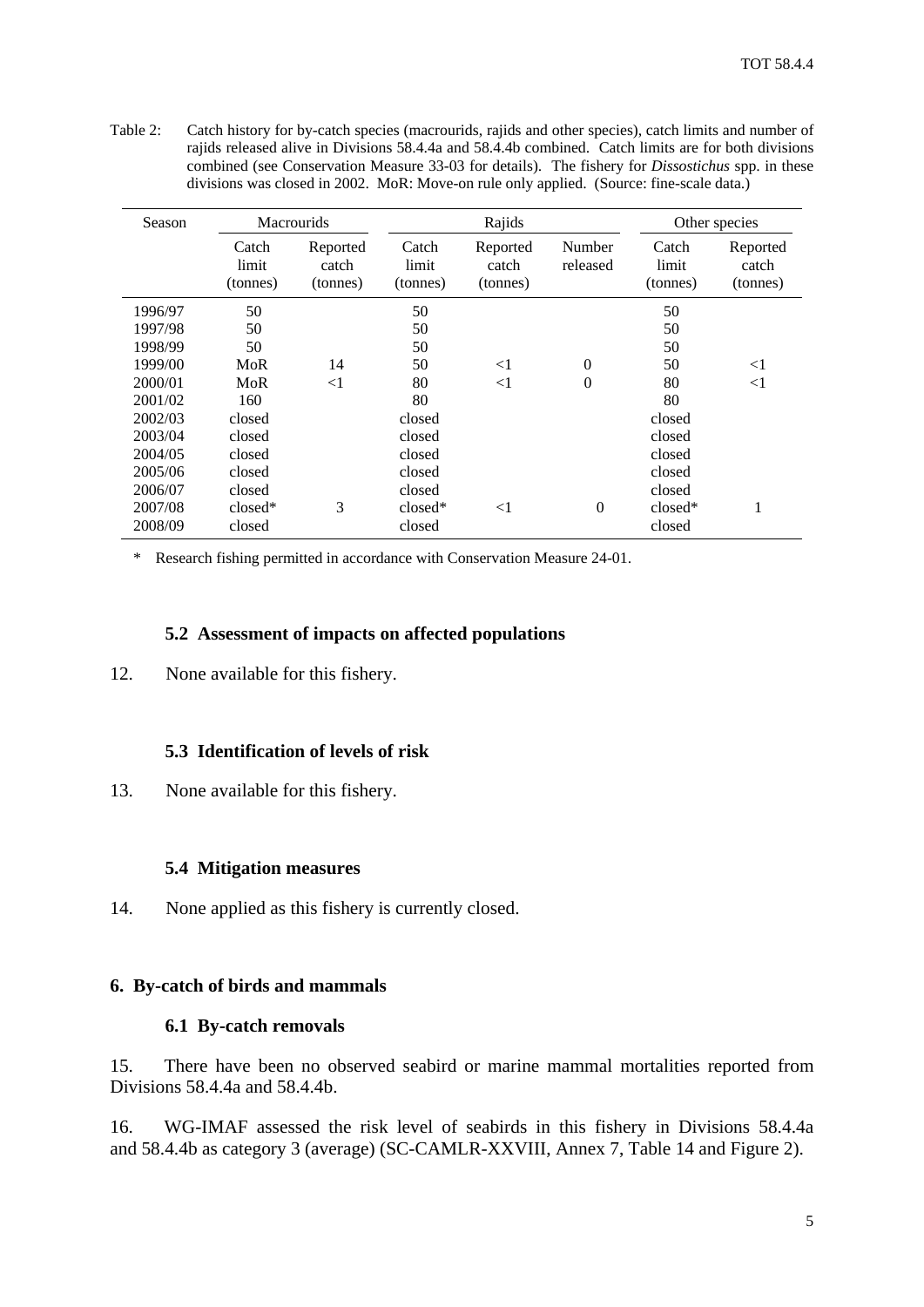#### **6.2 Mitigation measures**

<span id="page-7-0"></span>17. None applied as this fishery is currently closed.

### **7. Ecosystem implications/effects**

18. No evaluation available for this fishery.

## **8. Harvest controls and management advice**

### **8.1 Conservation measures**

19. The exploratory fishery for *Dissostichus* spp. in Divisions 58.4.4a and 58.4.4b is closed (Conservation Measure 32-10). Directed fishing for *Dissostichus* spp. in these divisions is prohibited at least until further scientific information is gathered and reviewed by the Scientific Committee and WG-FSA.

### **8.2 Management advice**

20. In 2007/08, one Japanese-flagged longliner conducted research fishing in accordance with a research plan submitted under Conservation Measure 24-01. The vessel caught 77 tonnes of *D. eleginoides* and <1 tonne of *D. mawsoni*.

21. In 2008, a Japanese proposal to carry out research fishing in Division 58.4.4 was submitted to the Scientific Committee which recommended that before conducting additional research in this area, the results of the recent longline survey be reported to WG-FSA, the design of a future survey be discussed and agreed at WG-SAM, and that comparable fishing trials be carried out in areas other than Division 58.4.4, to attempt the calibration of the trotline gear with the other longline gear (SC-CAMLR-XXVII, paragraph 8.8).

22. This work has been completed with the Japanese survey results and the revised research proposal has been reviewed by WG-SAM (SC-CAMLR-XXVIII, Annex 6, paragraphs 2.47 to 2.55). After taking into account the comments of WG-SAM-09, the proposal was submitted to WG-FSA for review as paper WG-FSA-09/12.

23. During the WG-FSA-09 meeting, Japan further revised the research proposal to survey *Dissostichus* spp. in 2009/10 as part of a 3–5 year tagging experiment.

24. Dr K. Taki (Japan) recalculated the necessary sample size as 81 tonnes for toothfish for this division that includes four SSRUs, taking into account the latest information on spawning stock biomass indices of the reference area (Subarea 48.4). To apply the mark and recapture studies, a tagging rate of five fish per tonne will be used. A total of 117 research hauls are allocated on a 10-minute latitude  $\times$  20-minute longitude grid point. A trotline system will be employed for 88 research hauls. In 29 hauls (25% of total sets), the experimental gear, which consists of three segments of trotline system and Spanish line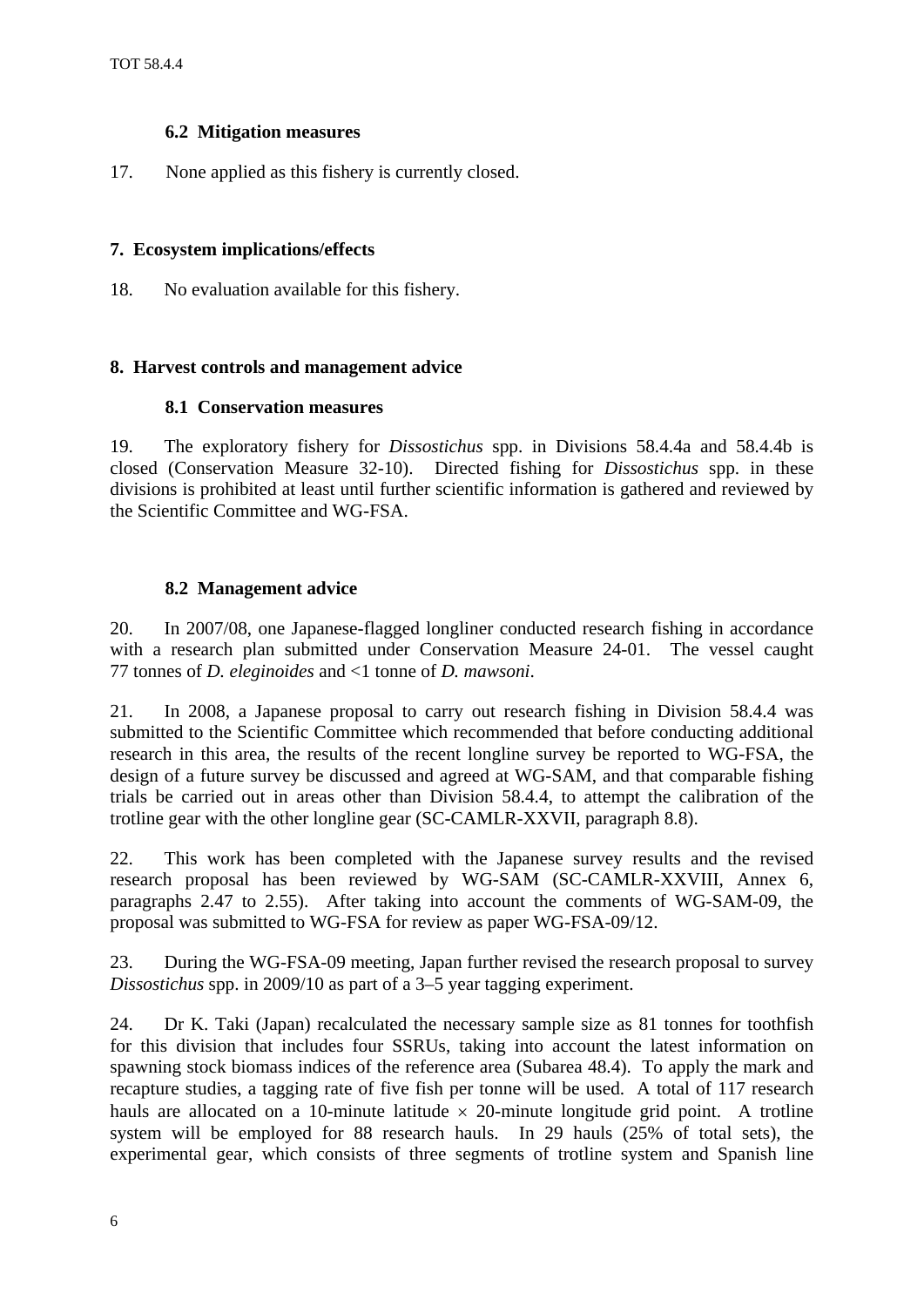system respectively within one fishing line, will be used. He indicated that the sample size of 81 tonnes is necessary to obtain reliable stock estimate parameters and complete coverage of the survey area.

- 25. The Working Group agreed on the following points:
	- (i) The Commission recalled the Scientific Committee's concern regarding the low levels of stocks of *Dissostichus* spp. in Division 58.4.4 and Subarea 58.6 and the high levels of IUU fishing (SC-CAMLR-XXI, paragraphs 4.106 and 4.108). The Commission agreed that directed fishing for *Dissostichus* spp. should be prohibited in these regions, and that such prohibition shall apply until at least such time that further scientific information is gathered and reviewed by the Scientific Committee and WG-FSA. Accordingly, Conservation Measures 32-10 (2002) and 32-11 (2002) were adopted to prohibit directed fishing for *Dissostichus* spp. in Division 58.4.4 and Subarea 58.6 respectively (CCAMLR-XXI, paragraph 11.36).
	- (ii) Information on IUU activities indicated high levels of IUU fishing, and the estimated annual catch of *Dissostichus* spp. exceeded 1 000 tonnes in each season between 1997/98 and 2000/01. An estimated total of 7 116 tonnes of *Dissostichus* spp. has been removed by IUU fishing. There was no evidence of IUU fishing in 2003/04, 2007/08 and 2008/09.
	- (iii) The Working Group noted that the majority of fish captured in the survey in Divisions 58.4.4a and 58.4.4b were between 55 and 150 cm in length. However, due to the lack of information on the selectivity of the gear, it was not possible to infer absolute abundance of size classes based on these data alone.
	- (iv) The Working Group noted that the authors of WG-FSA-09/12 used a harvest rate of 3.8% of initial spawning stock biomass to estimate sustainable yields for the stock in Divisions 58.4.4a and 58.4.4b. The Working Group recalled that this figure was not derived from a stock-specific application of the CCAMLR decision rules for toothfish, but rather derived from analyses in WG-FSA-08/43, which estimated a harvest rate based on the ratio between the sustainable yield and  $SSB<sub>0</sub>$  estimated in the Ross Sea (Subarea 88.1) in 2007. The Working Group agreed that the apparent harvest rate, derived from a stock where the CCAMLR decision rules were applied, would depend on the stock-specific biological characteristics of toothfish, the selectivity of the gear used in fishing the stock and also the status of the stock relative to its unfished state.

26. Dr D. Welsford (Australia) noted that it was inappropriate to apply a harvest rate of 3.8% to the stock in Divisions 58.4.4a and 58.4.4b, when this rate is derived from the Ross Sea, as the Ross Sea stock is estimated to be in a fish-down phase, and well above the target of 0.5 median SSB<sub>0</sub>. He also noted that the productivity of *D. mawsoni* in the Ross Sea and of *D. eleginoides* in Divisions 58.4.4a and 58.4.4b is likely to be substantially different. He further noted that, as the stock in Divisions 58.4.4a and 58.4.4b had been depleted by IUU fishing, and is unlikely to have fully recovered to a pristine state in the six years since it was closed, any removal rate must be significantly lower than 3.8% to be precautionary. Preliminary modelling using the GYM indicates that a  $D$ . *eleginoides* stock at  $40\%$  SSB<sub>0</sub>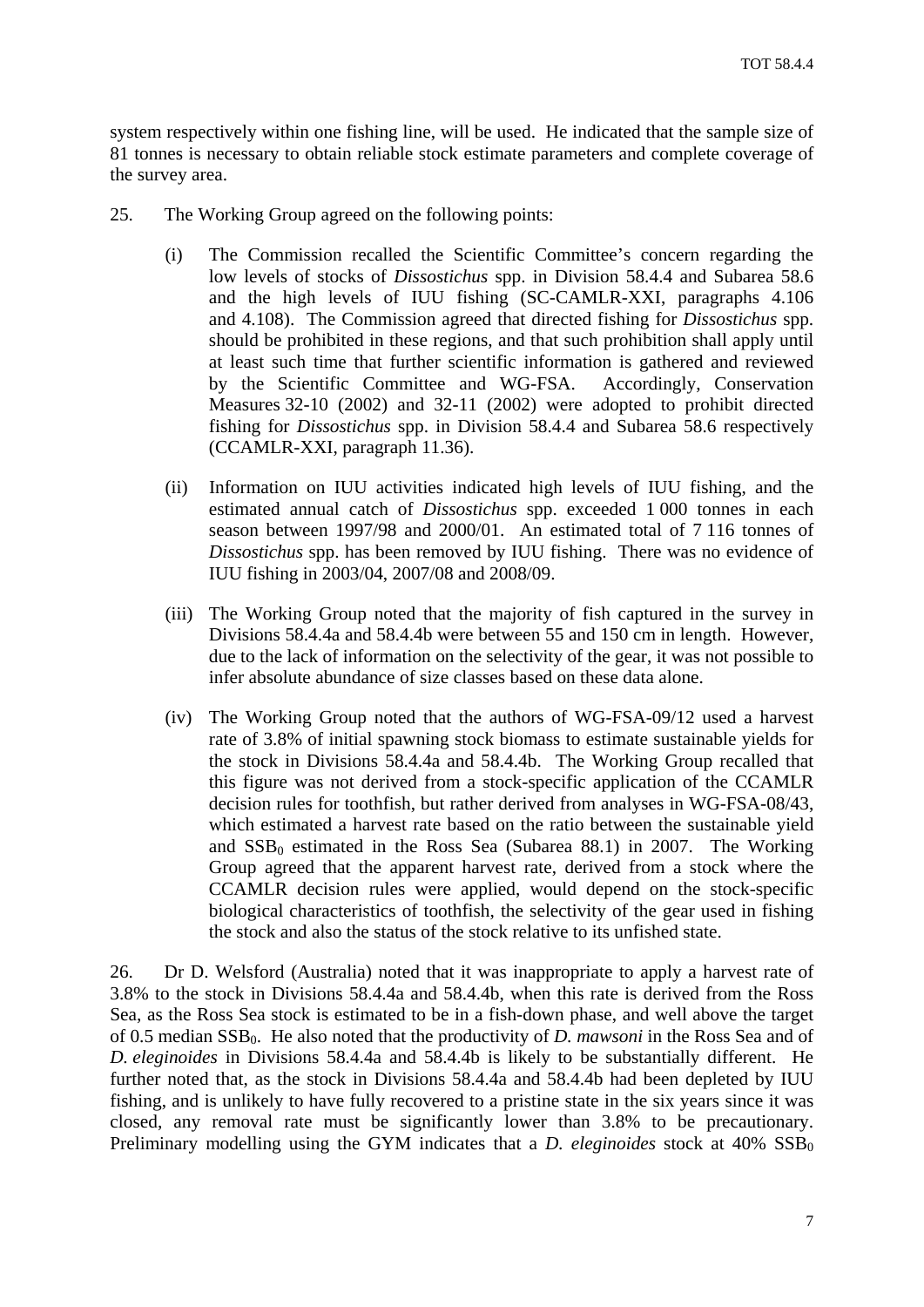could sustain a harvest rate of  $\sim 1.6\%$  if it is expected to recover to 0.5 SSB<sub>0</sub> over 25 years. Dr Welsford undertook to present the details of this analysis in a paper at the next meeting of WG-SAM.

27. Dr T. Ichii (Japan) noted that the proposed catch limit of 81 tonnes would not only be necessary to obtain reliable stock estimate parameters but would also be conservative so as not to impede the stock recovery of the division for the following reasons:

- (i) The sample size was calculated using a precautionary exploitation rate of 2.7 %, which is an average of the value of 3.8%, which was applied for Divisions 58.4.1 and 58.4.2 (WG-FSA-08/43), and 1.6% which was recommended by Dr Welsford. Considering that 3.8% is the sustainable exploitation rate when the current stock level is 50% of  $B_0$ , while 1.6% is the sustainable exploitation rate when the stock size is  $40\%$  of  $B_0$ . Dr Ichii believed that the value of 1.6 % may be overly precautionary.
- (ii) Length composition data showed young and adult toothfish in abundance.
- (iii) This division was closed to fishing based not on scientific data, but on the belief that the stock might have been depleted by IUU fishing (SC-CAMLR-XXI, paragraph 4.106), suggesting that it is unclear whether the stock was actually depleted at the time of closure of the fishery in 2002/03.
- (iv) Division 58.4.4 is considered to have been less attractive for IUU fishing since 2003/04 (SC-CAMLR-XXVII, Annex 5, Table 3) because a much higher catch rate has been obtained in adjacent divisions in the Indian Ocean, implying a possibility that the former division has not recently been subject to high levels of IUU fishing.

28. The Working Group agreed that the revised proposal had addressed most of the issues raised by WG-SAM, and that the spatial distribution of the sets would spread effort and tags evenly across the survey area, and that the proposed tagging rate of five tags per tonne would be a minimum rate. They noted that there was also an expectation that otoliths collected during the 2010 survey and the previous 2008 survey would be read using protocols developed by CON and presented to future meetings of WG-FSA. It also noted that there should be some longer-term commitment to the experiment and that, subject to the review of the 2010 survey, the vessel would be expected to return to the area in a future year (or years) to recapture the tagged fish.

29. The Working Group considered that if sufficient tags were recaptured, then an assessment could be carried out on the stock. However, it cautioned that the assessment of stock status would be uncertain because of the large unknown IUU catch and the likely sensitivity of the stock status to these estimates. The Working Group anticipated that the data could be collated for input into an integrated assessment framework such as CASAL and be submitted to WG-SAM for review by 2011 to 2012.